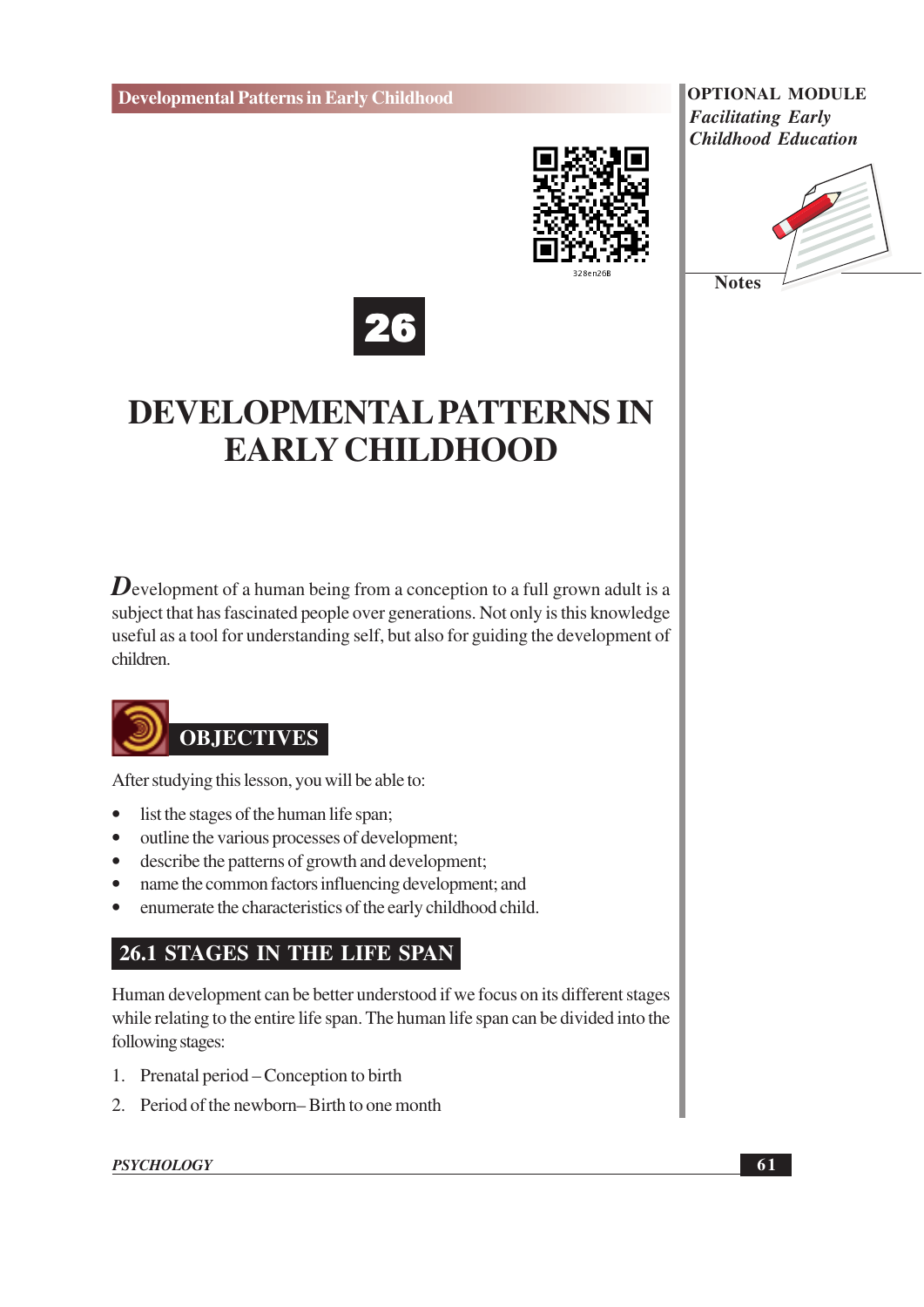

**Notes** 

- Infancy  $-1$  month to 2 years 3.
- Early childhood  $-2$  to 6 years  $\overline{4}$ .
- $5<sub>1</sub>$ Middle childhood  $-6$  to 11 years
- Adolescence  $-11/12$  to 18/19 years 6.
- Early Adulthood 18/19 to 40 years 7.
- 8. Middle age  $-40$  to 60 years
- 9. Old age  $-60$  and above

### **26.2 PATTERNS OF DEVELOPMENT**

Development, which essentially means change is the result of the complex interactions between many processes – biological, social and cognitive.

- 1. Biological processes: The changes in appearances are natural. These processes involve physical changes. Our genetic heritage, growth of body organs, acquisition of motor skills, like cycling, driving, writing etc.; hormonal changes such as moustach, gaining weight at puberty; all reflect the role of biological processes in development.
- 2. Cognitive processes: These processes involve changes in thinking, intelligence and language of the child. Perception, attention, forgetting, knowing, understanding, problem solving, reasoning, memorizing, imagining, all reflect cognitive processes.
- 3. Social processes: These processes involve the changes in the child's relationship with other people, emotions and personality. These are also termed as Psycho-social processes of behavior. The first smile of an infant, the development of attachment between the mother and child, children learning to share, to assert, to take turn, to play with others; all reflect social processes. Love affection, liking-disliking, bellow-feeting all are social processes.

Try it yourself: List 10 examples of cognitive, social and biological process in children.

### **INTEXT OUESTIONS 26.1**

Match the following:

 $\mathbf{I}$ 

(i) newborn

(ii) adolescence

(iii) early adulthood

(iv) early childhood

 $\Pi$ 

(a) increase in height (b)  $2 - 6$  years (c)  $18/19$  years  $-40$  years (d) making friends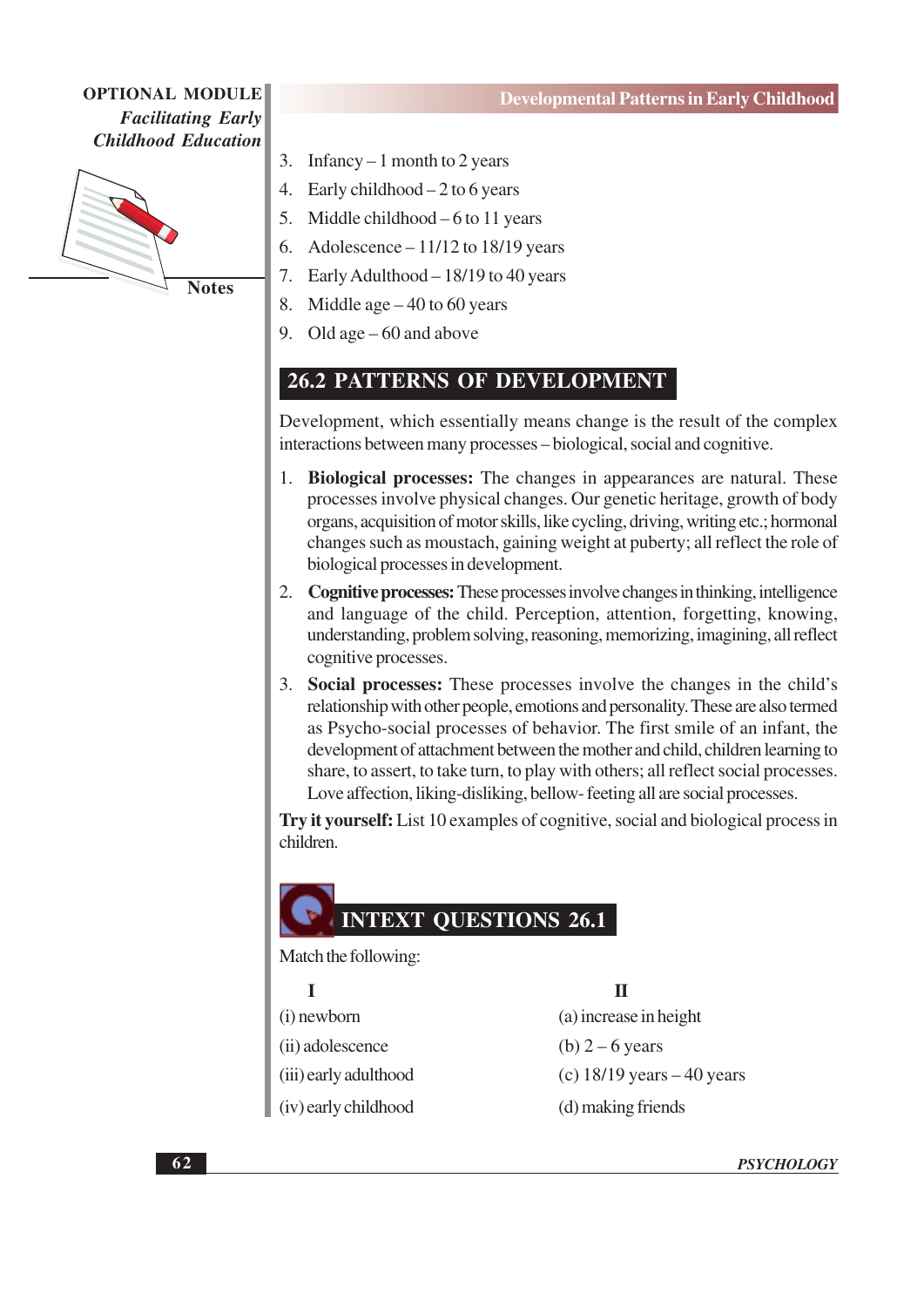(v) cognitive process

(vi) social process

(vii) biological process

(e) Birth-1 Month

(f) watching and swinging mobile

(g)  $11 - 12$  years to  $18 - 19$  years

### 26.3 GROWTH AND DEVELOPMENT IN EARLY **CHILDHOOD**

Growth and development are complementary processes. Growth indicates the quantitative changes in the body such as height and weight. In contrast, development refers to both the qualitative and quantitative changes, (e.g. language acquisition). Development can be defined as a 'progressive series of orderly coherent changes.'

The various types of developmental changes follow certain principles. Some of these principles are as follows:

- 1. Growth and development follow an orderly sequence.
- 2. Each child normally passes through a number of stages, each with its own essential characteristics.
- 3. There are individual differences in rate and pattern of development.
- 4. Though the human being develops as a unified whole, yet each part of the body develops at a different rate. Basically there are two sequences in the rate of development:
	- (a) Cephalocaudal i.e. development proceeds from head to toe. Thus the head and brain will develop first, then the neck, then toe etc.
	- (b) Proximodistal i.e. development proceeds from center to extremeties (sidelines). Thus, the child first gains control over his spine, then arms, then fingers etc.
- 5. Development is essentially the result of the interaction between maturation and learning. While maturation is the 'unfolding of characteristics potentially present in the individual's genetic endowment', learning refers to the relatively enduring 'changes that come about as a result of experience and practise.'

### **Try it Yourself:**

Oberve two and four years old children for gross motor skills (e.g. running, jumping, climbing stairs, hopping) and fine motor skills (grasping, pasting, eating with spoon, tying a string, combing hair, buttoning, unbuttoning etc.). Identify the sequence of the development of that skill. Identify the comparative role of maturation and learning in development in each of these skills.

### **OPTIONAL MODULE Facilitating Early Childhood Education**

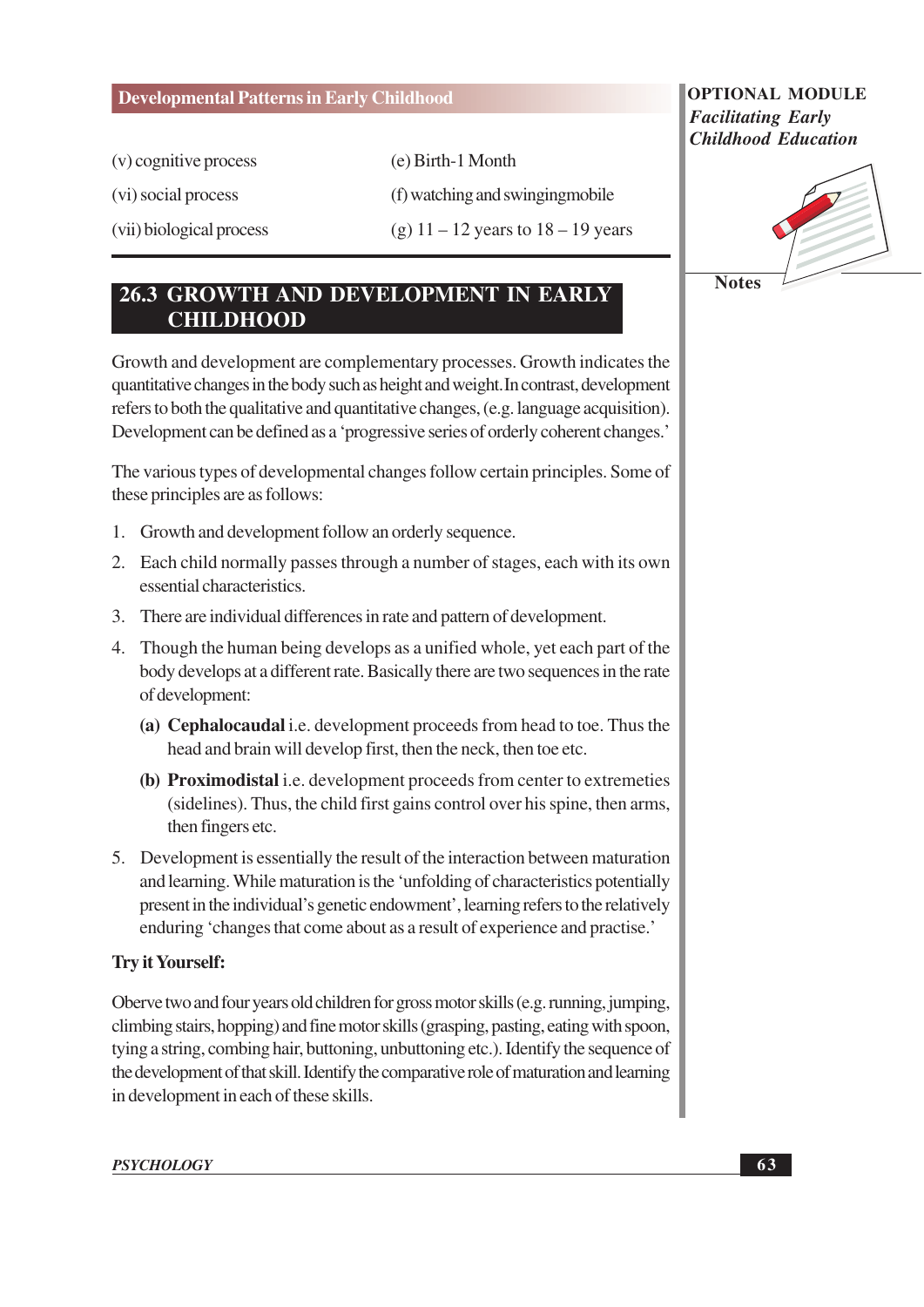

**Notes** 

### 26.4 FACTORS AFFECTING GROWTH AND **DEVELOPMENT**

- (1) Heredity: This means what we get from our ancestors. This determine how tall or heavy we can be. In this way heredity determines our body-built and intellectual capacity, as well as many other physical, mental and psycho-social behavior traits.
- (2) Prenatal environment: The environment of the pregnancy is an important factor in its later growth. If the mother is getting poor nutrition or is emotionally upset or smokes, drinkes, or takes some medicine or suffers from certain diseases; the growth of the child can be adversely affected.
- (3) Nutrition: Proper nutrition is essential for the healthy development of a child. A malnourished child's growth is either stunted or loopsided.
- (4) Mental Level: Higher intelligence is associated with faster development while lower intelligence is associated with retardation in various aspects of development. Body and brain are associated as said "healthy mind in a healthy body".
- (5) Emotional climate of home: If there is a lot of discord/fight at home or the child is not given enough love and attention or there is physical/mental abuse of the child, then the child's development is adversely affected. The affectionate, tolerant or respectful attitude towards others in the family have a positive impact on children.
- (6) Health of the child: If the child frequently falls sick, or suffers from some disorder, or is disabled or has disturbed endocrine functioning, his development is likely to suffer. Any inner physiological disorder affects the development.
- (7) Level of stimulation: The amount of stimulation an environment provides, the opportunities for exploration of environment, opportunities of interaction with other people—all influence the rate of development. Stimulation means anything which compels the person to act. We may say something which keeps a person busy.
- (8) Socio-economic status: It determines the kind of nutrition, stimulation, facilities and opportunities the child gets and therefore, affect the rate of his development. It also means the social reputation and the financial conditions of the family.
- (9) Sex: All children follow the same sequence of development. However, certain skills develop faster in girls and vice-versa. Sex is also a factor that sometime decides the potential of the child in some aspects of development.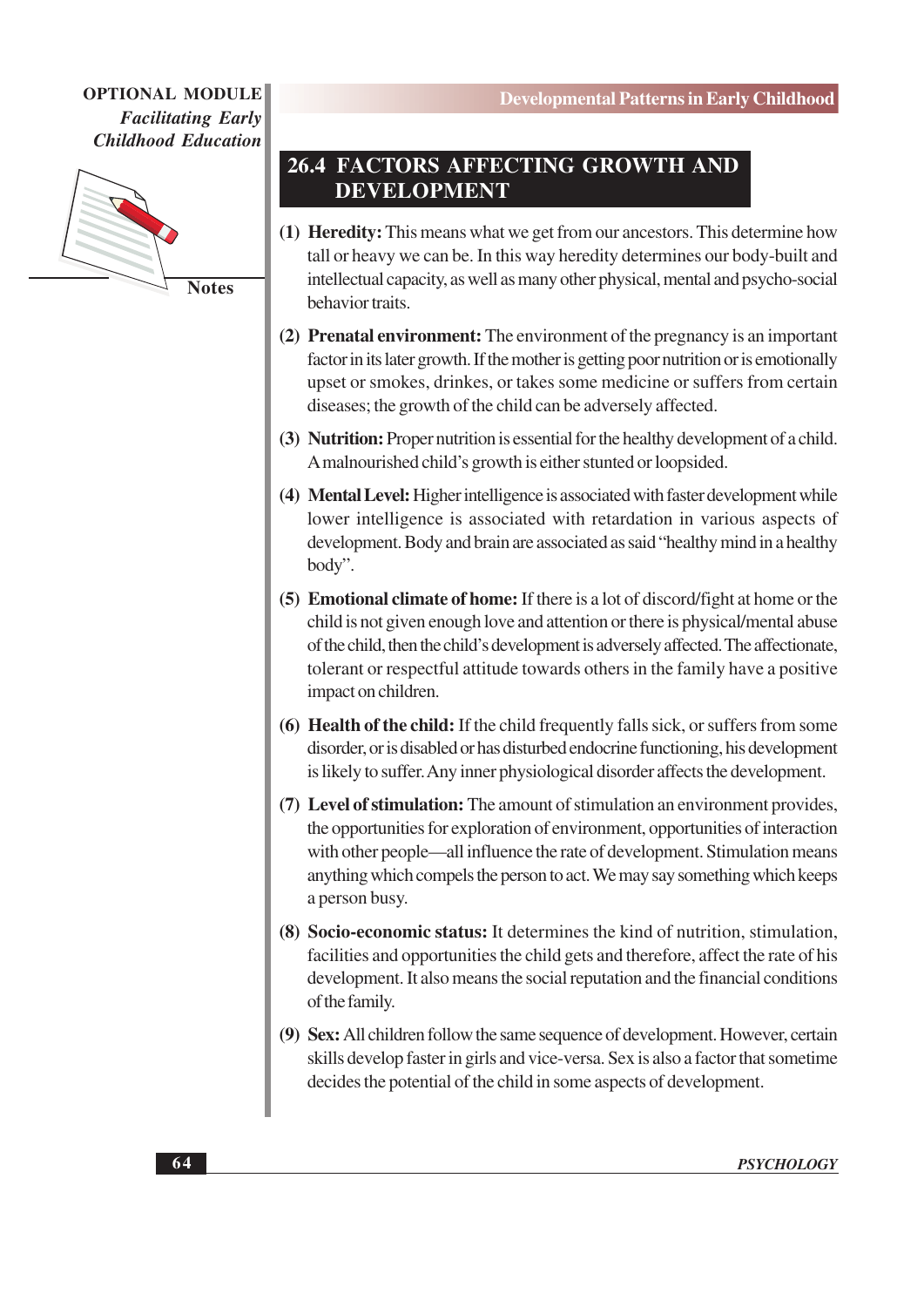

State whether the following statements are True or False:

- (1) Development always proceeds at the same rate. True/False (2) Development is affected only by the environment. True/False
- (3) Growth and development mean the same thing. **True/False**
- (4) Development usually follows the same sequence. True/False
- (5) Health of a pregnant woman will affect the development of her child. True/False
- True/False (6) Marital discord can affect the development of the child.
- (7) The more the child is allowed to explore the environment, the slower the development. **True/False**
- (8) Our learning potential is decided by our heredity. True/False

### **26.5 CHARACTERISTICS OF DEVELOPMENT IN EARLY CHILDHOOD**

Early childhood as stated earlier is the period from 2 to 6 years of age. This period is sometimes referred to as **preschool period**. In this stage children become more self-sufficient, begin to take care of themselves, acquire language, become a part of the group, become more coordinated, develop school readiness skills (following instructions, identifying letter etc.) and obtain a higher degree of self-control.

### (A) Features of Cognitive Development

- Realises that the world exists even if he/she cannot see it (object permanence)
- Unable to see the perspective of other (egocentric)  $\bullet$
- Absence of logical thinking  $\bullet$
- Believes that all things (living and non-living) possess life and feelings.  $\bullet$
- Indulges in fantasy and make-believe play  $\bullet$
- Easily confused by surface appearances  $\bullet$
- $\bullet$ **Uneven attention**
- $\bullet$ Limited memory
- Confused about causal relationships

#### **PSYCHOLOGY**

### **OPTIONAL MODULE Facilitating Early Childhood Education**

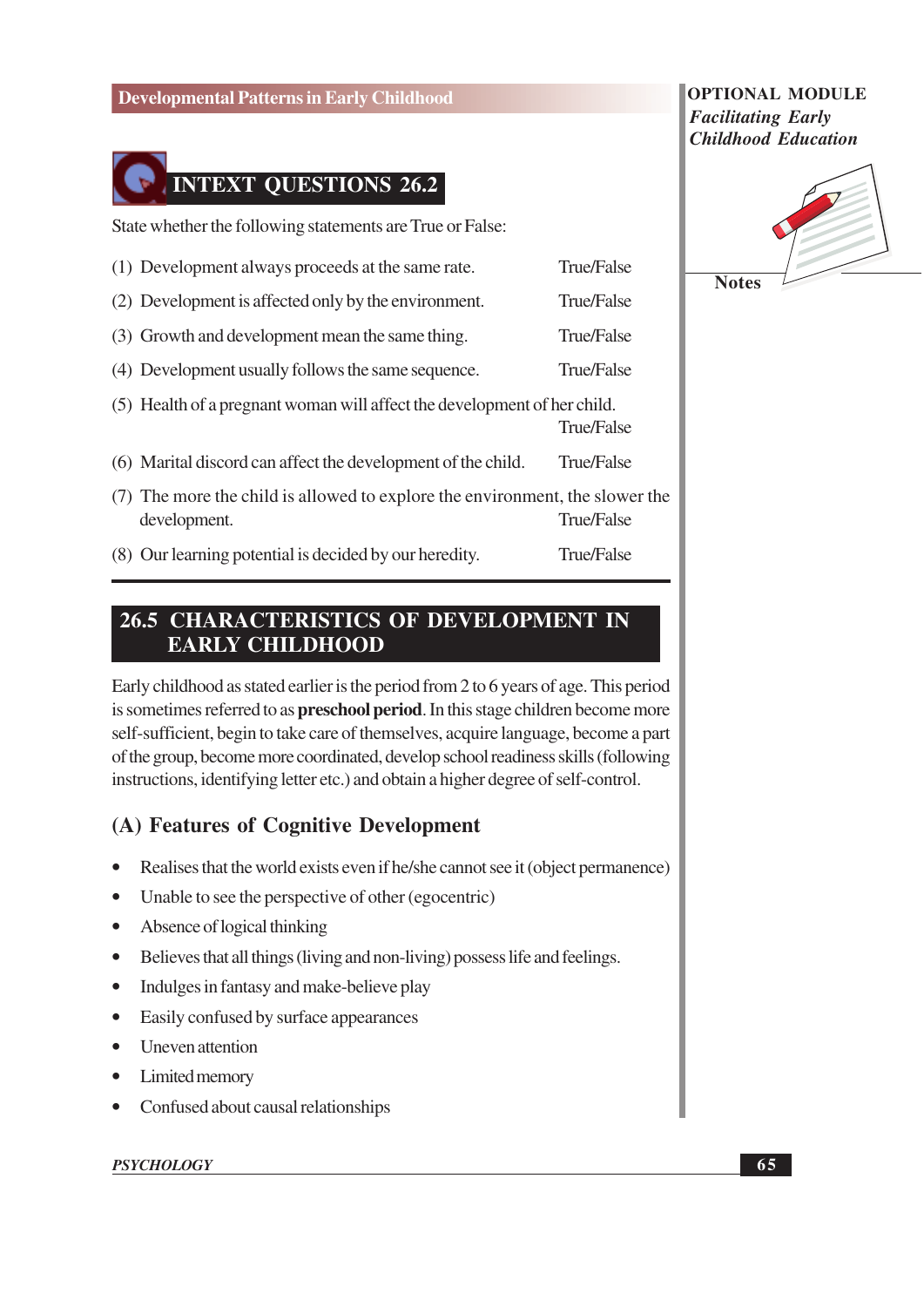

**Notes** 

- Acquires basic concepts of colour, shape, size, number, days etc.
- High level of curiosity  $\bullet$
- Language changes from two word utterances to full sentences and grammatical  $\bullet$ usage.

### (B) Features of Physical Development

At 2 years: A child

- is 23-30 pounds in weight, 32-35 inches in height
- capable of bowel and bladder control
- can run, kick a ball, build a 3 cube tower  $\bullet$

At 2-3 years: A child

- is 32-33 pounds in weight and 37-38 inches in height
- can jump of a step, ride a tricycle, use crayons, build a 8 cube tower etc.

At 3-4 years: A child

- is 38-40 pounds in weight and 40-41 inches in height
- self-sufficient in many routines in house e.g. dressing.
- Can stand on one leg, jump up and down, draw a circle and a cross etc.

At 4-5 years: A child

- is  $42-43$  pounds in weight,  $43-44$  inches in height
- has mature motor control, skips, dresses on his/her self, do long jump, copy a square and a triangle.

### (C) Features of Emotional Development

At 2 years: A child

- throws temper tantrums
- resents new baby (if present)
- has negativism

At 2-3 years: A child

- fear separation from others
- is negativistic
- differentiates facial expressions of anger, sorrow and joy
- has sense of humour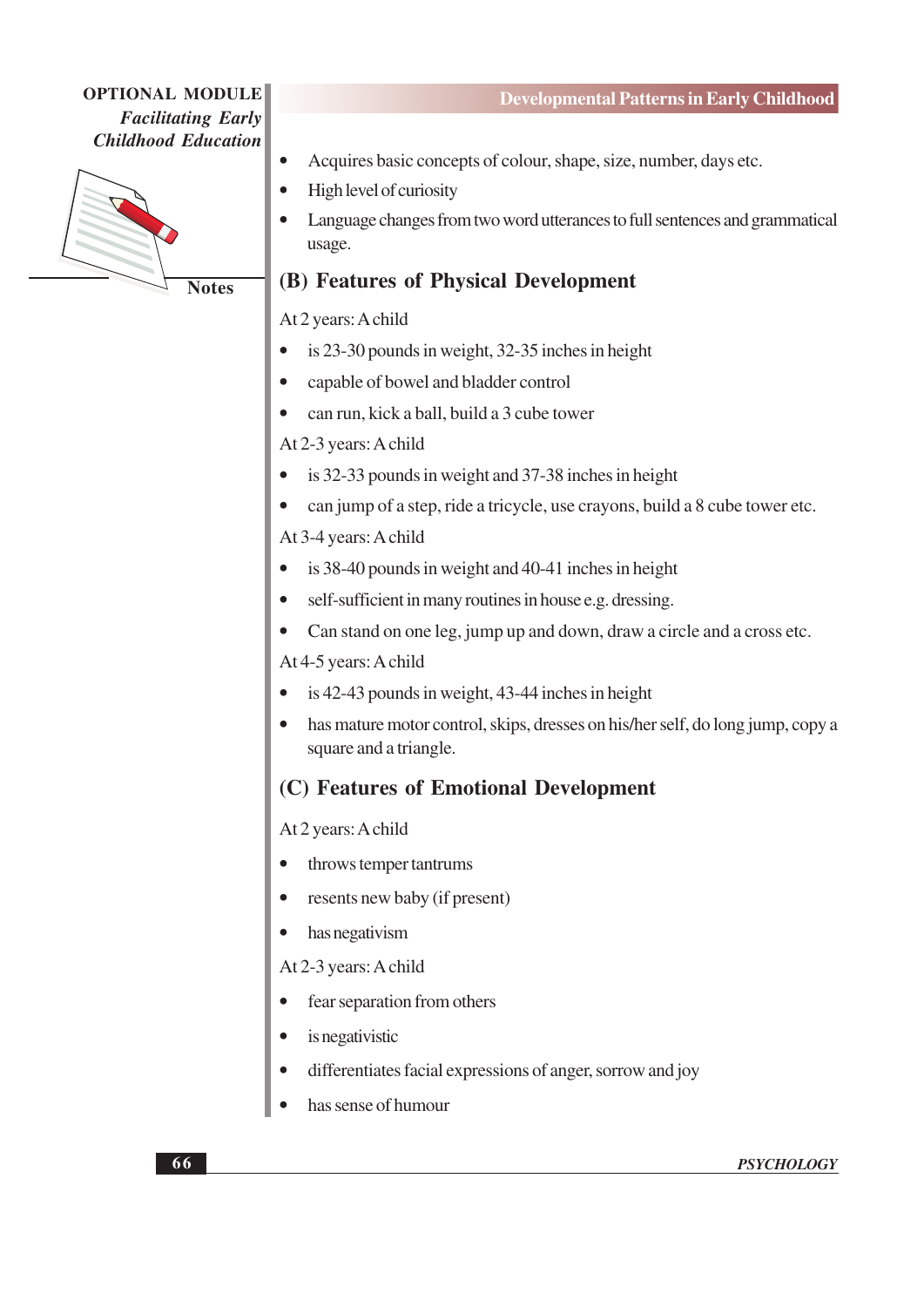### At 3-4 years: A child

- displays affection towards parent
- pleasure in genital manipulation
- imaginary fears of dark, monsters, injury etc.  $\bullet$

### At 4-5 years: A child

- experiences feelings of responsibility and guilt  $\bullet$
- $\bullet$ feels pride in accomplishment

### (D) Features of Social Development

#### At 2 years: A child

• does opposite of what he is told

#### At 2-3 years: A child

- copies parent's action  $\bullet$
- $\bullet$ is dependent, clinging
- is possessive  $\bullet$
- $\bullet$ enjoys playing alongside a child

#### At 3-4 years: A child

- learns to share  $\bullet$
- has cooperative play with other children  $\bullet$
- may enter nursery school  $\bullet$
- begins to identify with same 'sex parent'.
- imaginary friends
- interest in human body  $\bullet$
- practises sex role activities  $\bullet$

#### At 4-5 years: A child

- prefers to play with other children  $\bullet$
- becomes competitive  $\bullet$
- prefers sex appropriate activities.  $\bullet$

Note: It must be remembered that these listed activities are just examples of some things that happen. Development has many other expressions and each is related with the other.

**PSYCHOLOGY** 

| <b>OPTIONAL MODULE</b>     |  |
|----------------------------|--|
| <b>Facilitating Early</b>  |  |
| <b>Childhood Education</b> |  |

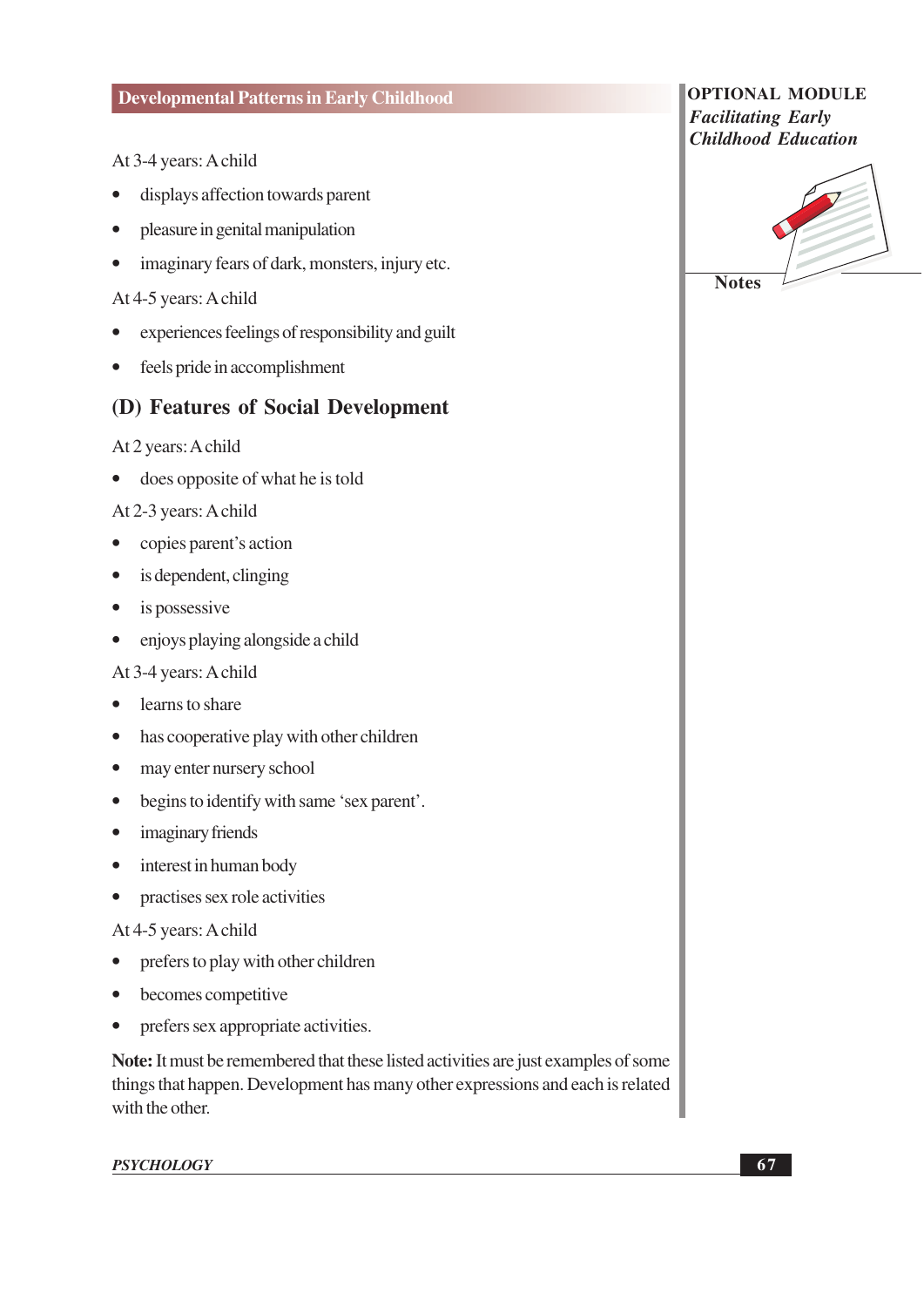

**Notes** 

## **INTEXT QUESTIONS 26.3**

State under which area of development each occurs:

cooperative play  $1.$ 

- $\overline{2}$ . guilt
- object permanence  $\overline{3}$ .
- learning sex roles  $\overline{4}$ .
- fear of darkness 5.
- imaginary friends 6.
- 7. jumping and hopping
- cutting and pasting 8.



### **Developmental Patterns in Early Childhood**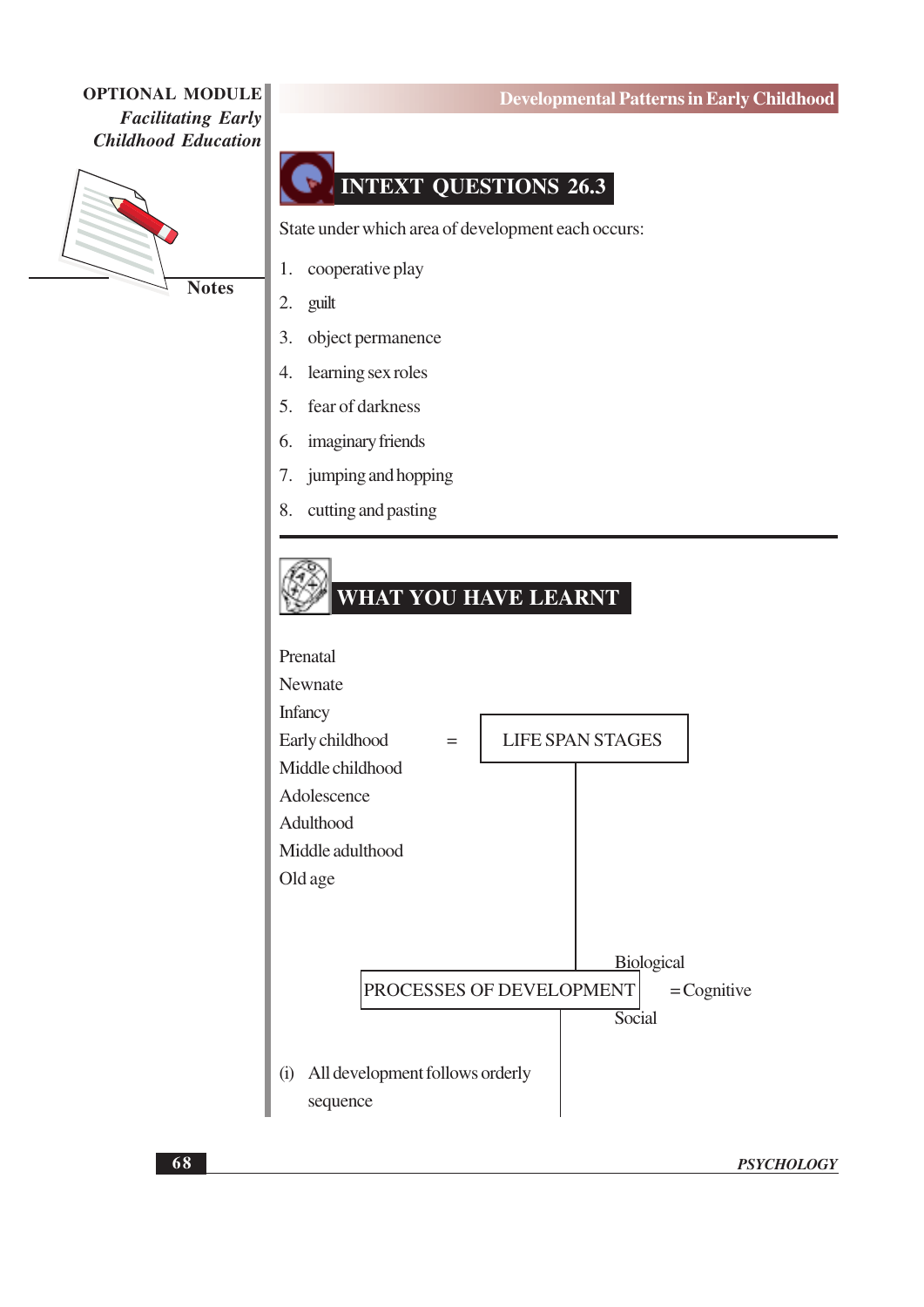

26.1  $(i)$  (e)  $(ii)(g)$  $(iii)(c)$ 

**PSYCHOLOGY**